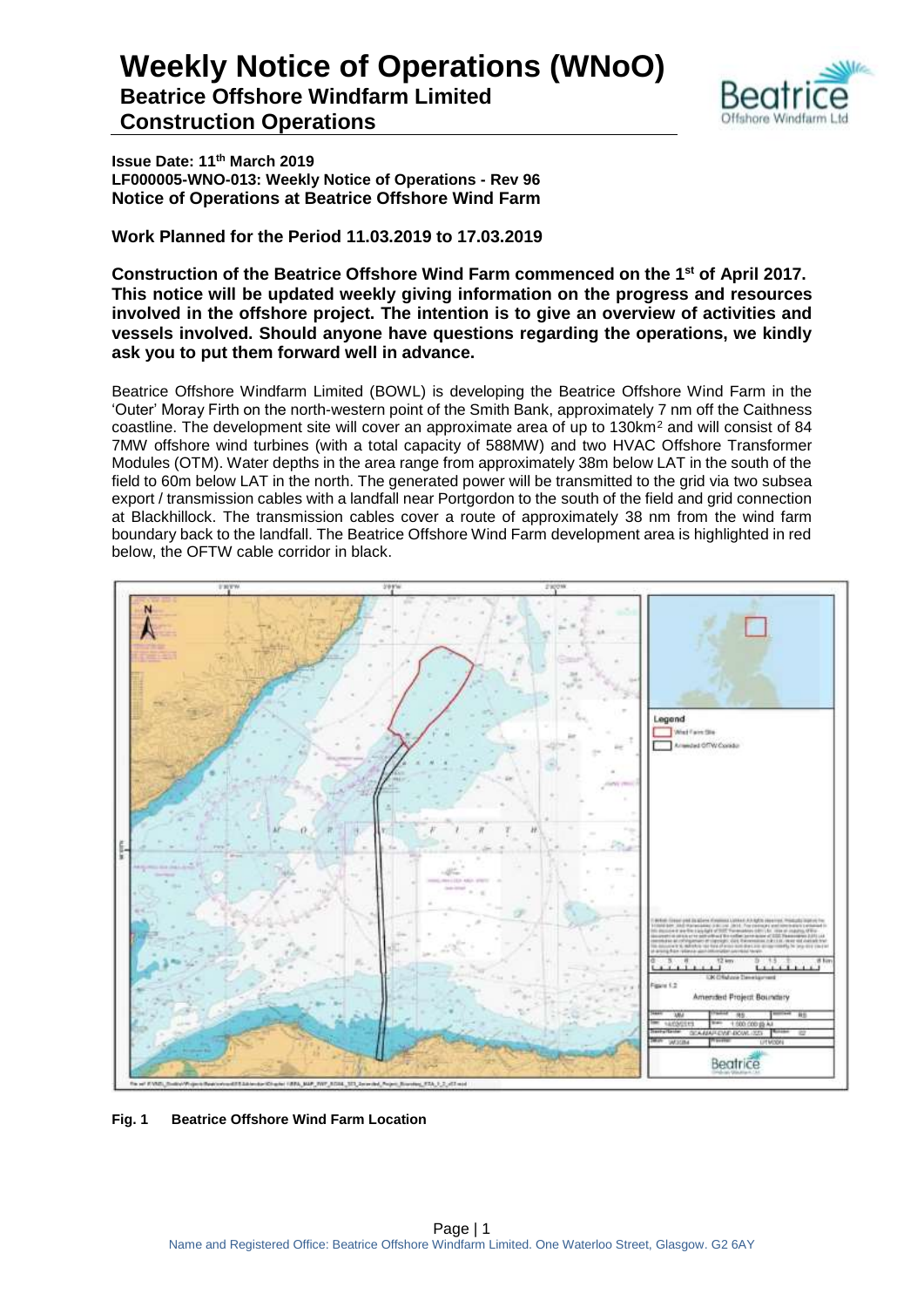

**Issue Date: 11th March 2019 LF000005-WNO-013: Weekly Notice of Operations - Rev 96**

#### **1. Contact Details for Marine Coordination**

The following contact can provide more information if required. Please note that specific queries can also be addressed to the relevant vessel or shore based representative.

| <b>Telephone Number</b>             | +44 (0) 3302 020329                          |
|-------------------------------------|----------------------------------------------|
| <b>Emergency Contact (24/7)</b>     | +44 (0) 7342 028207                          |
| <b>Email for Marine Coordinator</b> | mc.bowl@sse.com                              |
| <b>Address</b>                      | Unit 1 Harbour Office Wick Caithness KW1 5HA |

#### **2. Ongoing Operations**

#### **2.1 Offshore Transmission Modules (OTMs) Commissioning Works**

Siemens Transmission and Distribution Ltd (STDL) are carrying out limited commissioning works on OTM1 and OTM2 throughout the winter 2018/19. BOWL electrical commissioning teams are continuing energisation and switching operations on both OTMs.

The following assets are now under the control of the SSE operational safety rules: EC1, EC2 & EC3. OTM1 &OTM2 and all Strings on site.

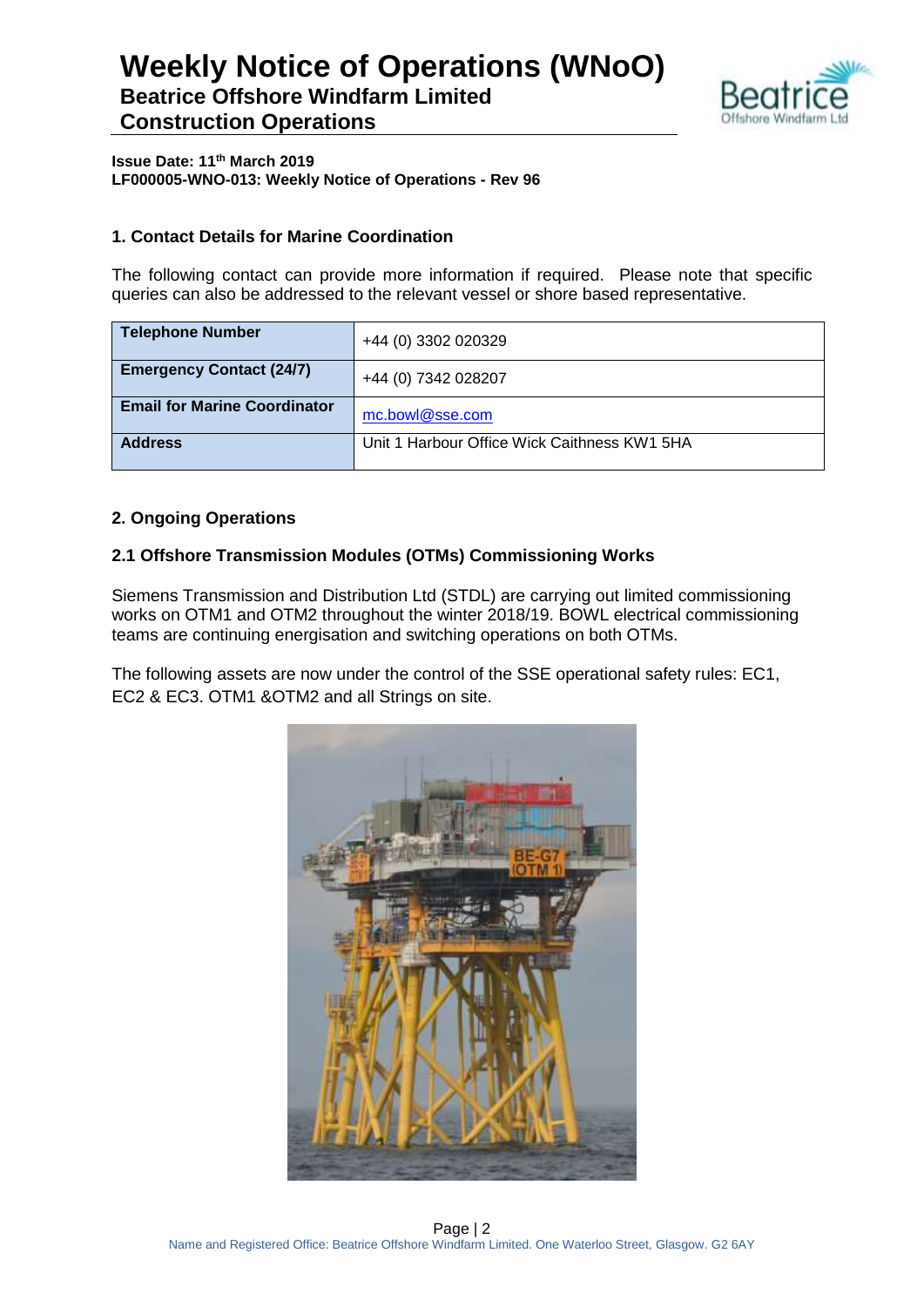

**Issue Date: 11th March 2019 LF000005-WNO-013: Weekly Notice of Operations - Rev 96**

**Fig. 2 OTM 1**



**Fig. 3 OTM 2**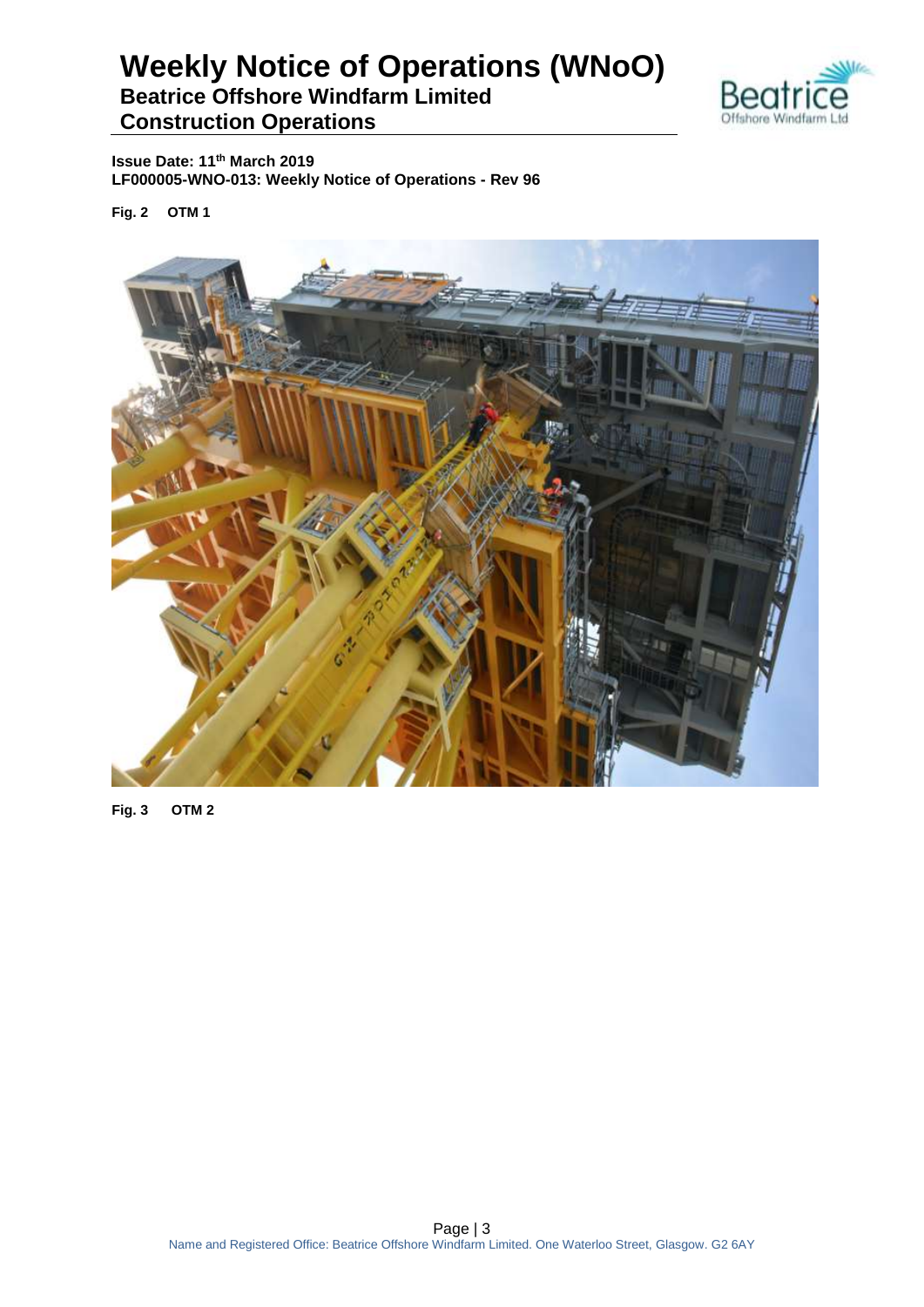

**Issue Date: 11th March 2019 LF000005-WNO-013: Weekly Notice of Operations - Rev 96**

#### **2.2 Offshore Installation of Wind Turbines**

Siemens Gamesa Renewable Energy (SGRE) will supply and install 84 x 7.0 MW wind turbines in the Beatrice Offshore Windfarm (BOWL). Wind turbine installation and commissioning works commenced offshore during July 2018, with completion of the installation expected in the Spring of 2019.



**Fig. 4 Locations of WTG in the BOWL Construction Site**

#### **Table 1. WTG Installation and Commissioning Progress**

**Turbine installation completed at: 67 Locations**

| <b>Location ID</b> | <b>Latitude WGS84</b>  | <b>Longitude WGS84</b>  | <b>WTG Installed</b> | <b>WTG</b><br><b>Commissioned</b> |
|--------------------|------------------------|-------------------------|----------------------|-----------------------------------|
| BE-A5              | $58^{\circ}$ 12.471' N | $002^{\circ}$ 59.996' W | 30.10.2018           | 12.11.2018                        |
| BE-B <sub>5</sub>  | $58^{\circ}$ 12.687' N | 002° 58.873' W          | 01.11.2018           | 16.11.2018                        |
| BE-B6              | $58^{\circ}$ 13.308' N | $002^{\circ}$ 58.664' W | 26.11.2018           | 07.12.2018                        |
| BF-B7              | $58^{\circ}$ 13.929' N | $002^{\circ}$ 58.456' W | 25.11.2018           | 06.12.2018                        |

**Turbine commissioning complete at: 60 Locations**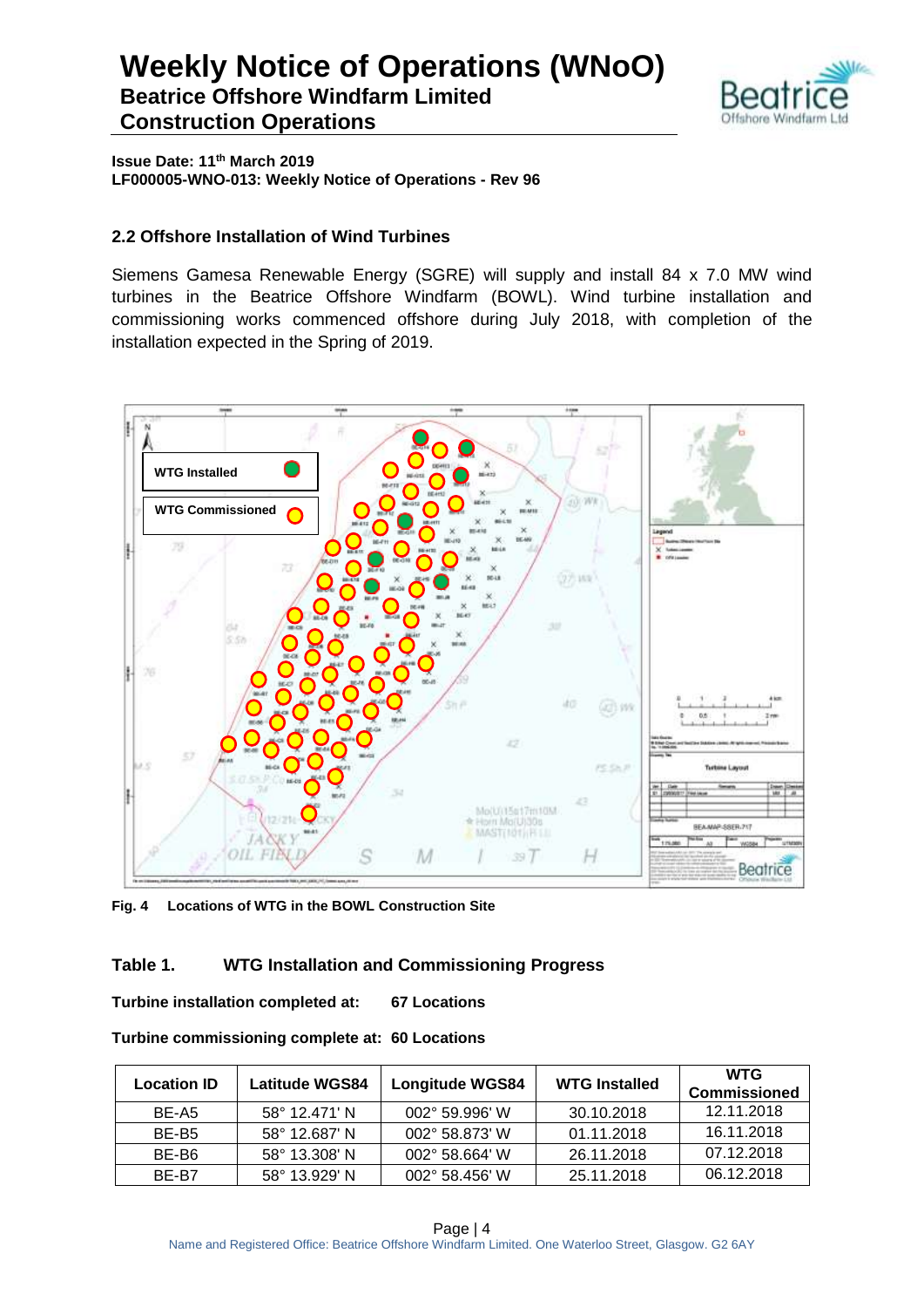

**Issue Date: 11th March 2019**

**LF000005-WNO-013: Weekly Notice of Operations - Rev 96**

| <b>Location ID</b> | <b>Latitude WGS84</b>  | <b>Longitude WGS84</b> | <b>WTG Installed</b> | <b>WTG</b><br><b>Commissioned</b> |
|--------------------|------------------------|------------------------|----------------------|-----------------------------------|
| BE-C4              | 58° 12.307' N          | 002° 57.948' W         | 26.09.2018           | 09.10.2018                        |
| BE-C5              | 58° 12.902' N          | 002° 57.749' W         | 03.10.2018           | 28.10.2018                        |
| BE-C6              | 58° 13.524' N          | 002° 57.541' W         | 19.10.2018           | 05.11.2018                        |
| BE-C7              | 58° 14.144' N          | 002° 57.332' W         | 10.12.2018           | 30.12.2018                        |
| BE-C8              | 58° 14.766' N          | 002° 57.124' W         | 21.12.2018           | 07.01.2019                        |
| BE-C9              | 58° 15.386' N          | 002° 56.915' W         | 30.12.2019           | 17.01.2019                        |
| BE-D <sub>3</sub>  | 58° 11.995' N          | 002° 57.002' W         | 20.08.2018           | 03.09.2018                        |
| BE-D4              | 58° 12.497' N          | 002° 56.834' W         | 28.09.2018           | 11.10.2018                        |
| BE-D <sub>5</sub>  | 58° 13.117' N          | 002° 56.626' W         | 06.10.2018           | 22.10.2018                        |
| BE-D6              | 58° 13.739' N          | 002° 56.417' W         | 18.10.2018           | 16.11.2018                        |
| BE-D7              | 58° 14.359' N          | 002° 56.209' W         | 15.10.2018           | 28.10.2018                        |
| BE-D8              |                        | 002° 55.999' W         |                      | 03.01.2019                        |
|                    | 58° 14.981' N          | 002° 55.790' W         | 23.12.2018           | 16.01.2019                        |
| BE-D9              | 58° 15.602' N          |                        | 02.01.2019           | 28.01.2019                        |
| <b>BE-D10</b>      | 58° 16.223' N          | 002° 55.582' W         | 15.01.2018           | 16.01.2018                        |
| <b>BE-D11</b>      | 58° 16.844' N          | 002° 55.373' W         | 05.01.2019           | 22.10.2018                        |
| BE-E1              | 58° 10.900' N          | 002° 56.256' W         | 08.10.2018           |                                   |
| BE-E2              | 58° 11.470' N          | 002° 56.128' W         | 02.09.2018           | 15.09.2018                        |
| BE-E3              | 58° 12.090' N          | 002° 55.920' W         | 17.11.2018           | 29.11.2018                        |
| BE-E4              | 58° 12.712' N          | 002° 55.710' W         | 05.11.2018           | 21.11.2018                        |
| BE-E5              | 58° 13.333' N          | 002° 55.502' W         | 08.09.2018           | 19.09.2018                        |
| BE-E6              | 58° 13.954' N          | 002° 55.293' W         | 09.09.2018           | 06.10.2018                        |
| BE-E7              | 58° 14.575' N          | 002° 55.084' W         | 06.09.2018           | 17.09.2018                        |
| BE-E8              | 58° 15.196' N          | 002° 54.875' W         | 14.10.2018           | 29.10.2018                        |
| BE-E9              | 58° 15.817' N          | 002° 54.665' W         | 04.01.2019           | 30.01.2019                        |
| <b>BE-E10</b>      | 58° 16.438' N          | 002° 54.456' W         | 29.01.2019           | 11.02.2019                        |
| <b>BE-E11</b>      | 58° 17.059' N          | 002° 54.247' W         | 02.02.2019           | 12.02.2019                        |
| <b>BE-E12</b>      | 58° 17.680' N          | 002° 54.037' W         | 18.01.2018           | 30.01.2019                        |
| BE-F2              | 58° 11.685' N          | 002° 55.005' W         | 23.07.2018           | 06.08.2018                        |
| BE-F3              | 58° 12.306' N          | 002° 54.796' W         | 01.09.2018           | 12.09.2018                        |
| BE-F4              | 58° 12.927' N          | 002° 54.588' W         | 15.09.2018           | 28.09.2018                        |
| BE-F5              | 58° 13.548' N          | 002° 54.378' W         | 22.08.2018           | 13.09.2018                        |
| BE-F6              | 58° 14.168' N          | 002° 54.169' W         | 23.08.2018           | 09.08.2018                        |
| BE-F9              | 58° 16.031' N          | 002° 53.540' W         | 01.03.2019           |                                   |
| <b>BE-F10</b>      | 58° 16.653' N          | 002° 53.330' W         | 03.03.2019           |                                   |
| BE-F11             | 58° 17.274' N          | 002° 53.120' W         | 01.12.2018           | 21.12.2018                        |
| <b>BE-F12</b>      | 58° 17.894' N          | 002° 52.911' W         | 20.01.2019           | 06.02.2019                        |
| BE-F13             | $58^{\circ}$ 18.516' N | 002° 52.701' W         | 11.11.2018           | 13.12.2018                        |
| BE-G3              | 58° 12.544' N          | 002° 53.726' W         | 14.08.2018           | 25.08.2018                        |
| BE-G4              | 58° 13.142' N          | 002° 53.464' W         | 12.08.2018           | 24.08.2018                        |
| BE-G5              | 58° 13.762' N          | 002° 53.254' W         | 02.08.2018           | 22.08.2018                        |
| BE-G6              | 58° 14.384' N          | 002° 53.044' W         | 24.07.2018           | 23.08.2018                        |
| BE-G8              | 58° 15.625' N          | 002° 52.625' W         | 24.01.2019           | 05.02.2019                        |
| BE-G9              | 58° 16.247' N          | 002° 52.415' W         |                      |                                   |
| <b>BE-G10</b>      | 58° 16.867' N          | 002° 52.204' W         | 12.02.2019           | 25.02.2019                        |
| <b>BE-G11</b>      | 58° 17.488' N          | 002° 51.994' W         | 16.02.2019           |                                   |
| <b>BE-G12</b>      | 58° 18.109' N          | 002° 51.784' W         | 02.02.2019           | 13.02.2019                        |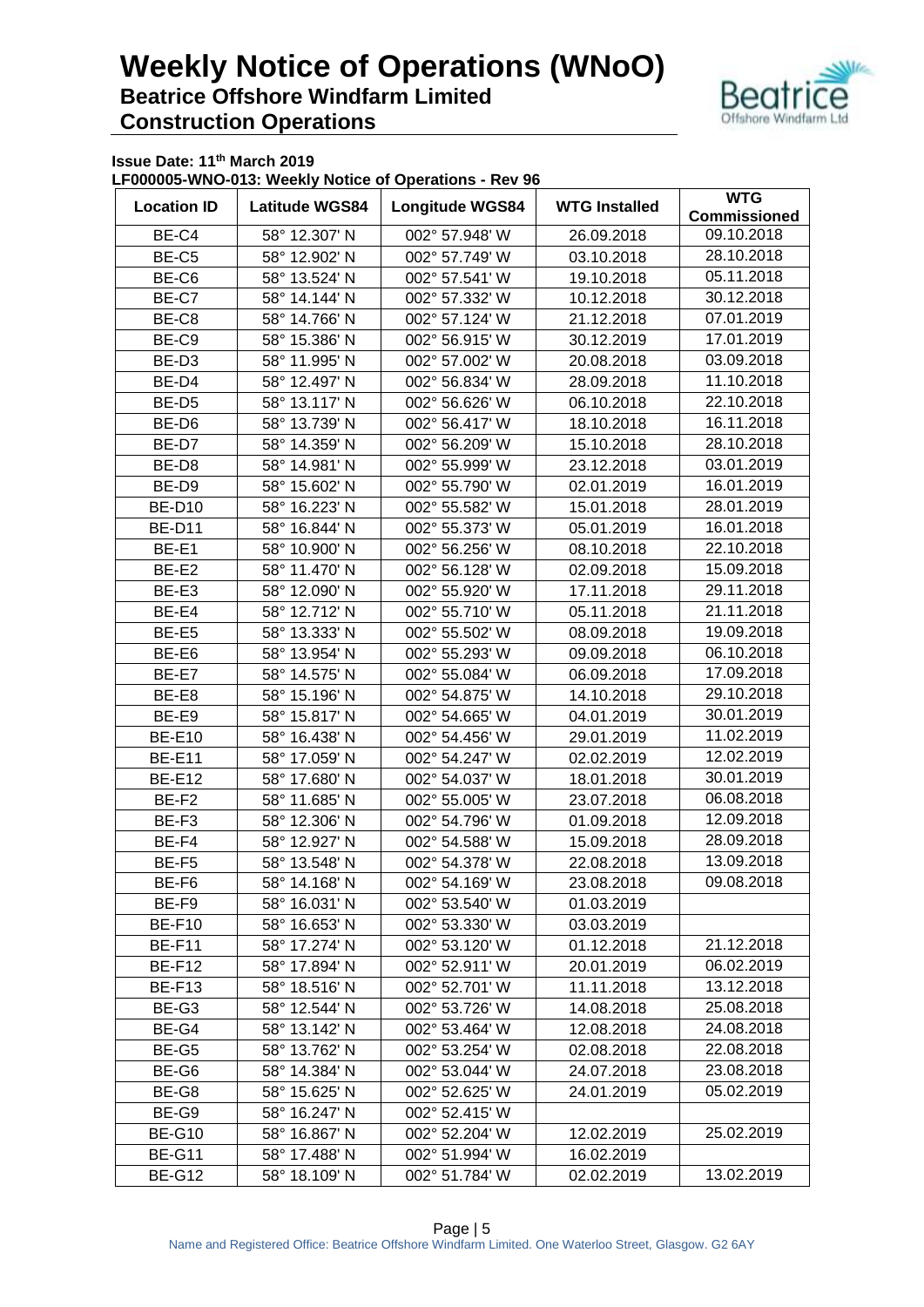

**Issue Date: 11th March 2019**

**LF000005-WNO-013: Weekly Notice of Operations - Rev 96**

|                    | 1.50117               |                        |                      |                                   |
|--------------------|-----------------------|------------------------|----------------------|-----------------------------------|
| <b>Location ID</b> | <b>Latitude WGS84</b> | <b>Longitude WGS84</b> | <b>WTG Installed</b> | <b>WTG</b><br><b>Commissioned</b> |
| <b>BE-G13</b>      | 58° 18.730' N         | 002° 51.574' W         | 04.12.2018           | 15.12.2018                        |
| <b>BE-G14</b>      | 58° 19.351' N         | 002° 51.362' W         | 25.02.2019           |                                   |
| BE-H4              | 58° 13.356' N         | 002° 52.339' W         | 31.07.2018           | 20.08.2018                        |
| BE-H <sub>5</sub>  | 58° 13.977' N         | 002° 52.130' W         | 20.07.2018           | 03.08.2018                        |
| BE-H <sub>6</sub>  | 58° 14.598' N         | 002° 51.920' W         | 19.07.2018           | 01.08.2018                        |
| BE-H7              | 58° 15.219' N         | 002° 51.709' W         | 24.12.2018           | 06.01.2019                        |
| BE-H8              | 58° 15.840' N         | 002° 51.499' W         | 16.08.2018           | 24.11.2018                        |
| BE-H9              | 58° 16.461' N         | 002° 51.289' W         | 17.09.2018           | 24.11.2018                        |
| <b>BE-H10</b>      | 58° 17.082' N         | 002° 51.079' W         | 02.12.2018           | 15.12.2018                        |
| <b>BE-H11</b>      | 58° 17.703' N         | 002° 50.867' W         | 05.02.2019           | 23.02.2019                        |
| <b>BE-H12</b>      | 58° 18.324' N         | 002° 50.657' W         | 23.01.2019           | 03.02.2019                        |
| <b>BE-H13</b>      | 58° 18.944' N         | 002° 50.446' W         | 03.02.2019           | 14.02.2019                        |
| BE-J5              | 58° 14.192' N         | 002° 51.005' W         | 14.07.2018           | 10.08.2018                        |
| BE-J6              | 58° 14.812' N         | 002° 50.795' W         |                      |                                   |
| BE-J7              | 58° 15.433' N         | 002° 50.585' W         |                      |                                   |
| BE-J8              | 58° 16.055' N         | 002° 50.373' W         | 04.03.2019           |                                   |
| BE-J9              | 58° 16.675' N         | 002° 50.163' W         | 06.01.2019           | 19.01.2019                        |
| <b>BE-J10</b>      | 58° 17.296' N         | 002° 49.952' W         |                      |                                   |
| <b>BE-J11</b>      | 58° 17.917' N         | 002° 49.741' W         | 26.12.2018           | 14.01.2019                        |
| <b>BE-J12</b>      | 58° 18.538' N         | 002° 49.530' W         | 20.02.2019           |                                   |
| <b>BE-J13</b>      | 58° 19.159' N         | 002° 49.319' W         | 24.02.2019           |                                   |
| BE-K6              | 58° 15.027' N         | 002° 49.669' W         |                      |                                   |
| BE-K7              | 58° 15.648' N         | 002° 49.459' W         |                      |                                   |
| BE-K8              | 58° 16.269' N         | 002° 49.247' W         |                      |                                   |
| BE-K9              | 58° 16.890' N         | 002° 49.036' W         |                      |                                   |
| <b>BE-K10</b>      | 58° 17.510' N         | 002° 48.825' W         |                      |                                   |
| <b>BE-K11</b>      | 58° 18.131' N         | 002° 48.614' W         |                      |                                   |
| <b>BE-K12</b>      | 58° 18.752' N         | 002° 48.403' W         |                      |                                   |
| BE-L7              | 58° 15.862' N         | 002° 48.333' W         |                      |                                   |
| BE-L8              | 58° 16.482' N         | 002° 48.122' W         |                      |                                   |
| BE-L9              | 58° 17.104' N         | 002° 47.910' W         |                      |                                   |
| <b>BE-L10</b>      | 58° 17.724' N         | 002° 47.698' W         |                      |                                   |
| BE-M9              | 58° 17.317' N         | 002° 46.784' W         |                      |                                   |
| <b>BE-M10</b>      | 58° 17.938' N         | 002° 46.571' W         |                      |                                   |

#### **2.2.1 Activity Description**

On behalf of BOWL, Siemens Gamesa Renewable Energy (SGRE) will supply 84 x SWT -7.0- 154, 7MW Wind Turbine Generators to the laydown and assembly yard at Nigg Energy Park, in the Moray Firth.

Following pre-assembly, five sets of WTGs will be loaded onto the Offshore Installation / Jack up vessel Pacific Orca. The vessel will transport the WTGs to the BOWL construction site, installing each of the structures in a pre-programmed installation sequence.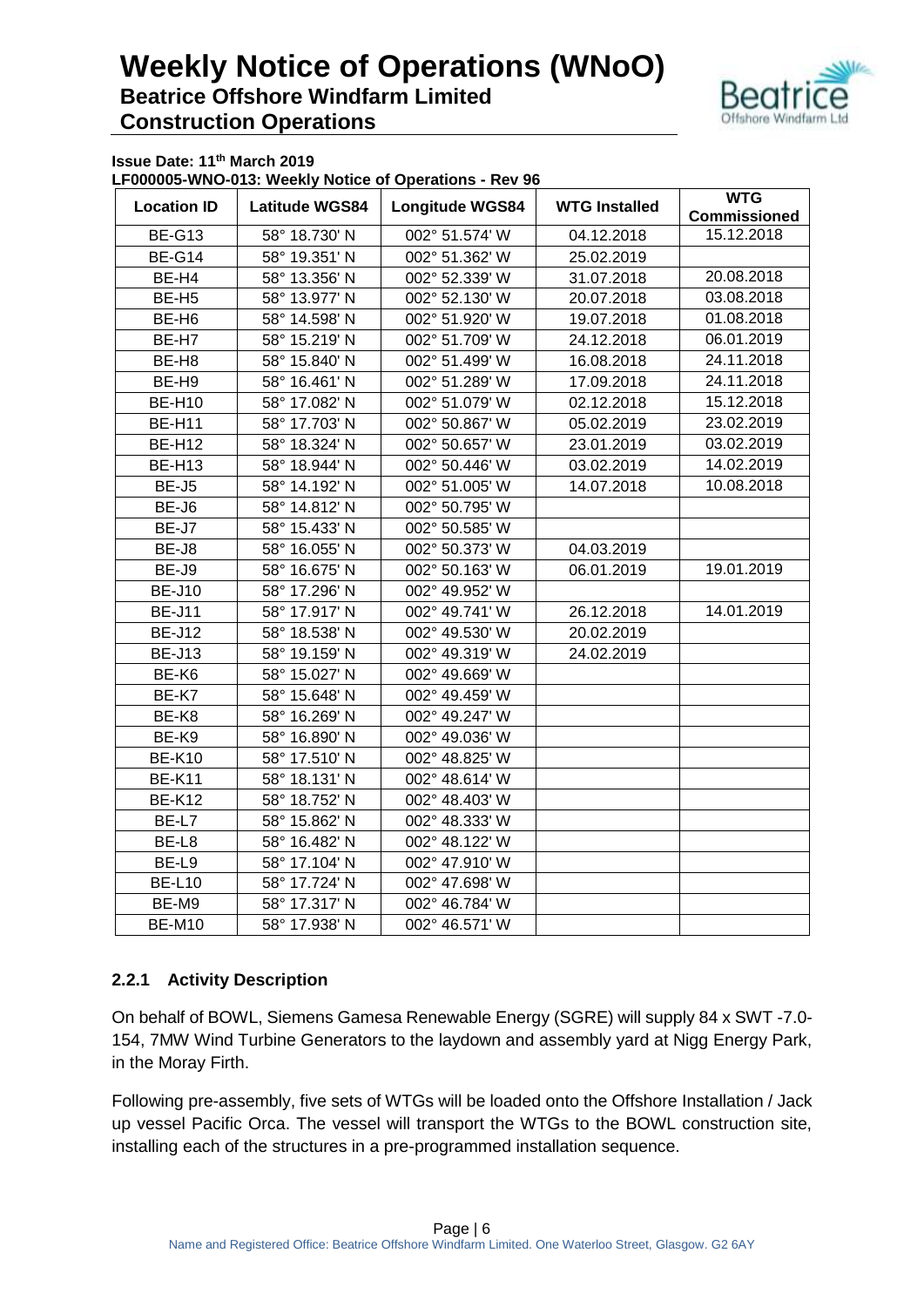

**Issue Date: 11th March 2019 LF000005-WNO-013: Weekly Notice of Operations - Rev 96**

The commissioning works will be carried out using a combination of the Walk to Work (W2W) vessel Island Crown and crew transfer vessels (CTVs), Fob Swath 3 and Seacat Resolute.

SGRE will also install and commission the Supervisory Control and Data Acquisition (SCADA) system for the operation of the WTGs.



**Fig. 5 Siemens SWT-7.0-154 WTG installed at Beatrice OWF**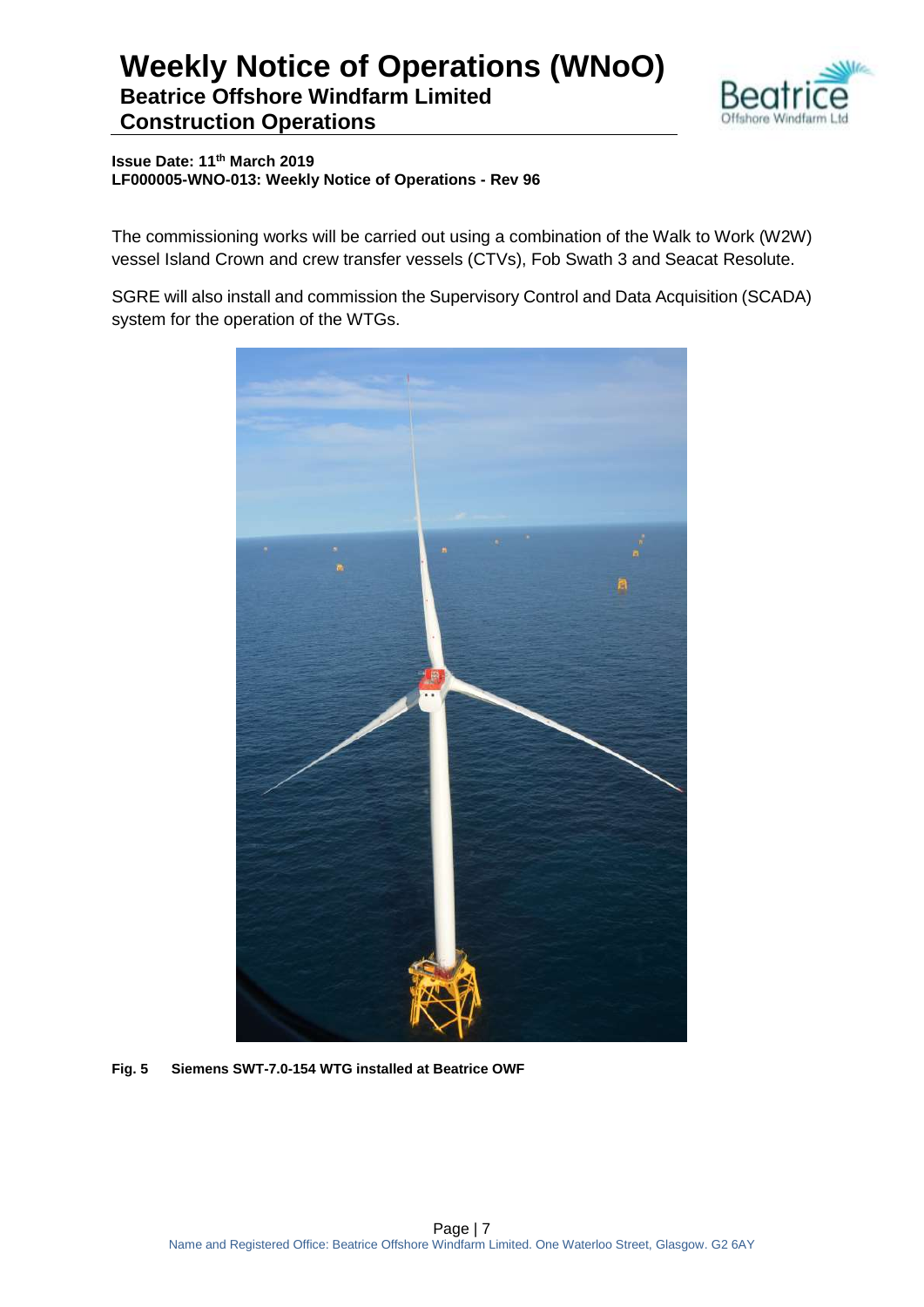

**Issue Date: 11th March 2019 LF000005-WNO-013: Weekly Notice of Operations - Rev 96**

#### **2.2.2 Vessels Involved in Activity**

The Offshore Supply Vessel / Jack-up Pacific Orca will carry out the installation of the 84 WTG. The commissioning works for the WTG will be carried out using the W2W vessel Island Crown and CTVs Seacat Resolute and Fob Swath 3.

| <b>Pacific Orca</b>                        |                                                                                                                                                                                               |  |
|--------------------------------------------|-----------------------------------------------------------------------------------------------------------------------------------------------------------------------------------------------|--|
| <b>General Description and Dims</b>        | Offshore Installation / Jack up Vessel 161m x 49m                                                                                                                                             |  |
| <b>Call Sign:</b>                          | 5BRE3                                                                                                                                                                                         |  |
| <b>MMSI:</b>                               | 210548000                                                                                                                                                                                     |  |
| <b>Onshore Representative:</b>             | Gert Christensen, Marine Operation Manager<br>Siemens Gamesa Renewable Energy A/S<br>Fiskergade 1-9, 7100 Vejle, Denmark<br>Mobile: +45 24295577<br>mailto:gert.christensen@siemensgamesa.com |  |
|                                            |                                                                                                                                                                                               |  |
| <b>Island Crown</b>                        |                                                                                                                                                                                               |  |
| <b>General Description and Dimensions:</b> | Accommodation and 'Walk to Work' vessel<br>L:96.8m / B:20m                                                                                                                                    |  |
| <b>Call Sign:</b>                          | LACO <sub>8</sub>                                                                                                                                                                             |  |
| <b>MMSI:</b>                               | 257245000                                                                                                                                                                                     |  |
| <b>Onshore Representative:</b>             | Gert Christensen, Marine Operation Manager<br>Siemens Gamesa Renewable Energy A/S<br>Fiskergade 1-9, 7100 Vejle, Denmark<br>Mobile: +45 24295577<br>mailto:gert.christensen@siemensgamesa.com |  |
|                                            | 海部<br><b>RUA</b><br>œ<br>建态电池                                                                                                                                                                 |  |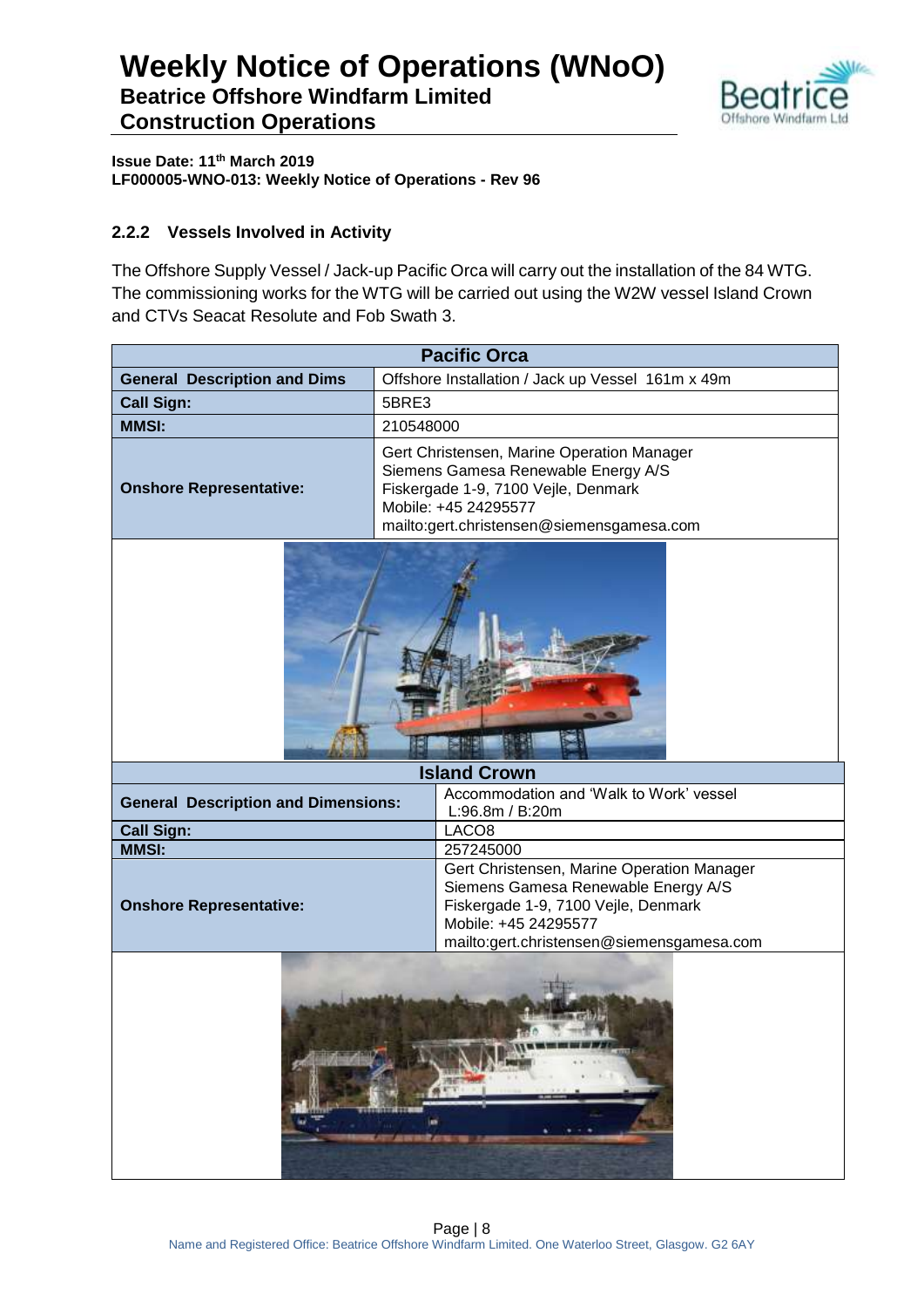

#### **Issue Date: 11th March 2019**

**LF000005-WNO-013: Weekly Notice of Operations - Rev 96**

| <b>Fob Swath 3</b>                         |                                            |
|--------------------------------------------|--------------------------------------------|
| <b>General Description and Dimensions:</b> | Crew Transfer Vessel (CTV)                 |
|                                            | L: 25m / B: 11m                            |
| <b>Call Sign:</b>                          | OUWY2                                      |
| <b>MMSI:</b>                               | 219460000                                  |
| <b>Onshore Representative:</b>             | Gert Christensen, Marine Operation Manager |
|                                            | Siemens Gamesa Renewable Energy A/S        |
|                                            | Fiskergade 1-9, 7100 Vejle, Denmark        |
|                                            | Mobile: +45 24295577                       |
|                                            | mailto:gert.christensen@siemensgamesa.com  |



| <b>Seacat Resolute</b>                     |                                            |
|--------------------------------------------|--------------------------------------------|
| <b>General Description and Dimensions:</b> | Crew Transfer Vessel (CTV)                 |
|                                            | L: 25m / B: 11m                            |
| <b>Call Sign:</b>                          | 2FWR9                                      |
| <b>MMSI:</b>                               | 235094873                                  |
|                                            | Gert Christensen, Marine Operation Manager |
|                                            | Siemens Gamesa Renewable Energy A/S        |
| <b>Onshore Representative:</b>             | Fiskergade 1-9, 7100 Vejle, Denmark        |
|                                            | Mobile: +45 24295577                       |
|                                            | mailto:gert.christensen@siemensgamesa.com  |
|                                            |                                            |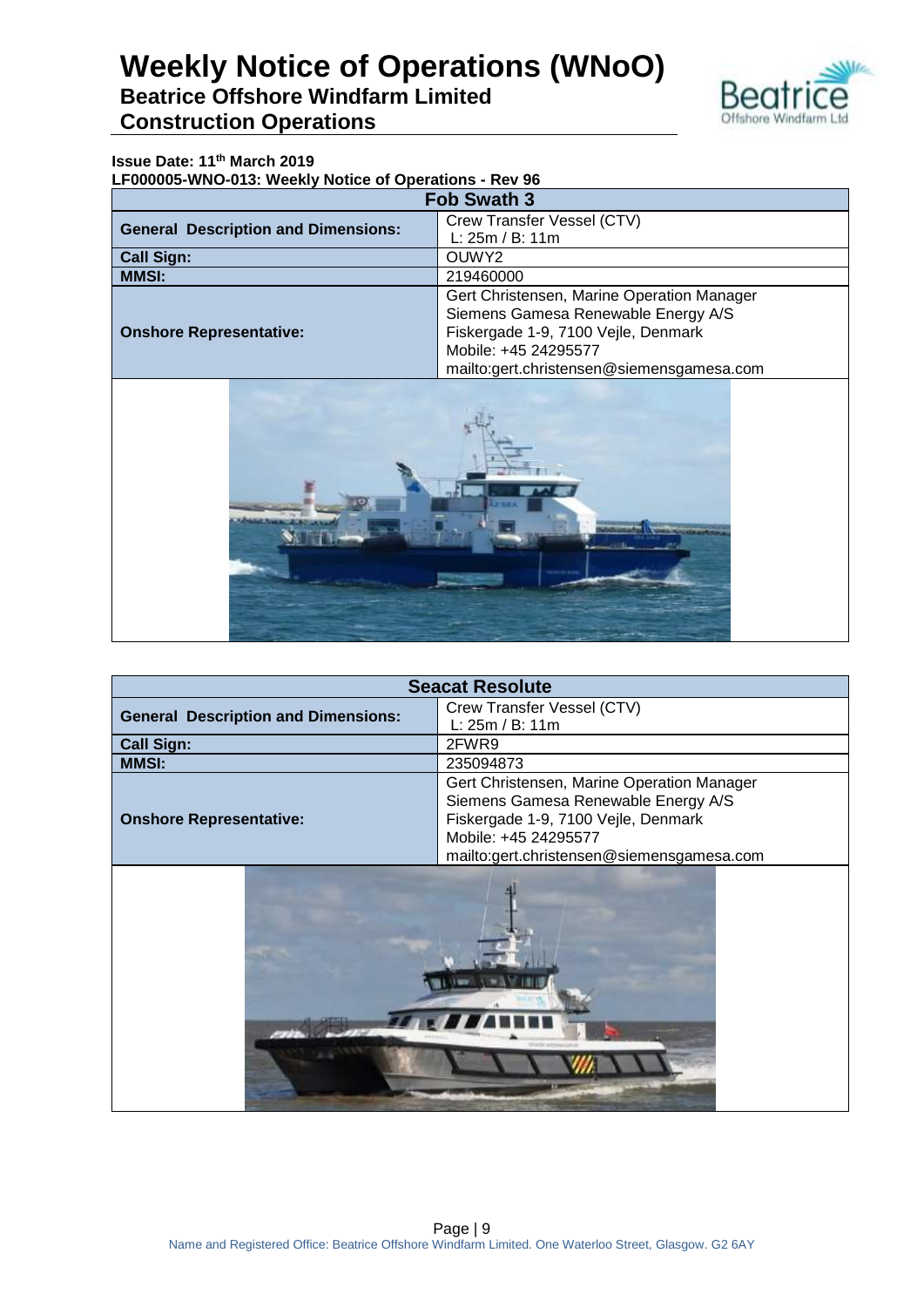

**Issue Date: 11th March 2019 LF000005-WNO-013: Weekly Notice of Operations - Rev 96**

#### **2.3 Inter Array Cable Rock Emplacement Remedial Work**

On behalf of BOWL, Jan De Nul, using the fall pipe vessel FPV Simon Stevin, will install crushed rock at a location ~150m from WTG G3 on Cable H4-G3 in the south-eastern segment of the windfarm. The works are anticipated to last approximately 24 hours and are expected to take place later this week.

#### **2.3.1 Area of Planned Activity**



| ™ah.<br>∙ute | 2tari     |                    | - - -                   | ⊐⊓ב                     |
|--------------|-----------|--------------------|-------------------------|-------------------------|
| ⌒⌒<br>¬⊿_    | -58°<br>N | ۸о<br>W<br>∸י<br>∸ | - 0<br>hL.<br>ויו<br>ುಂ | W<br>ര<br>ິ<br><u>_</u> |

#### **2.3.2 Vessel Associated With Activity**

The Simon Stevin is an ocean going high-powered vessel equipped with a flexible fall pipe. It is positioned by means of its Remotely Operated Vehicle (ROV) at the outer end of the fall pipe. The vessel is equipped for Dynamic Positioning (DP2) operations, enabling the vessel to manoeuvre in any direction or remain in a fixed position.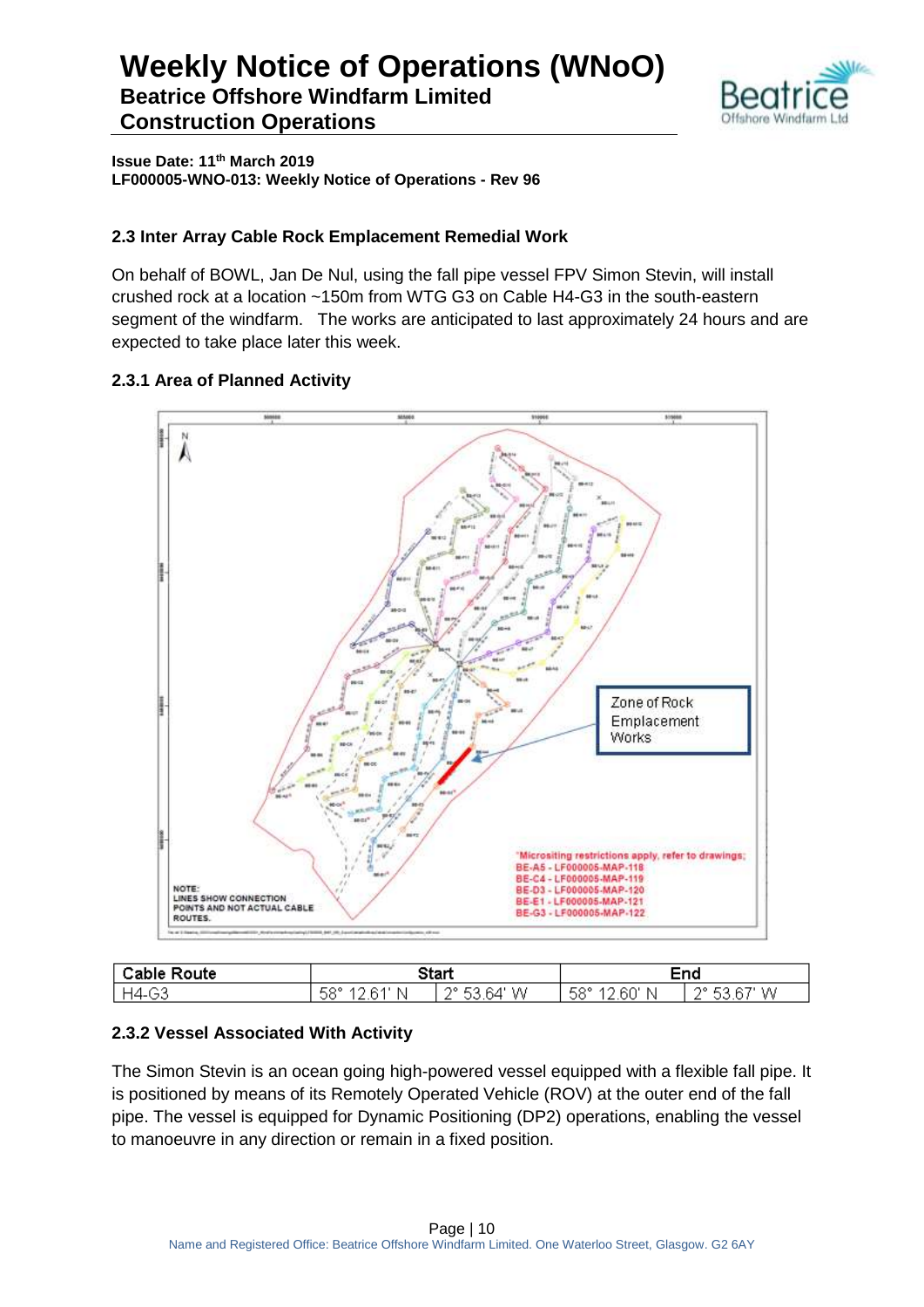

**Issue Date: 11th March 2019 LF000005-WNO-013: Weekly Notice of Operations - Rev 96**

Two large hydraulic excavators are mounted in the middle of each bunker. During rock installation, these excavators are used to feed the conveyor belt system to the fall pipe tower. The rock installation process is controlled by the FPROV at the bottom of the fall pipe, which together with the ship's position determines the position of the placed rock. The amount of installed material can be adjusted by setting the feeder output and the vessel's tracking speed.

|                                                      | <b>FPV Simon Stevin</b>                                            |  |
|------------------------------------------------------|--------------------------------------------------------------------|--|
| <b>General Description and</b><br><b>Dimensions:</b> | Length overall 191.5 m<br>Breadth moulded 40 m<br>Draft max. 9.2 m |  |
| <b>Call Sign:</b>                                    | <b>LXUB</b>                                                        |  |
| <b>MMSI:</b>                                         | 253309000                                                          |  |
| <b>On Board Contact:</b>                             | V-Sat phone: +32 240 268 89                                        |  |
| <b>Offshore Manager / Party Chief:</b>               | Captain Direct: +32 240 268 90                                     |  |
| E-mail:                                              | captain@sv.jandenul.com                                            |  |
| <b>Onshore Representative:</b>                       | Noemie Larue<br>Noemie.larue@jandenul.com                          |  |



#### **2.4 Operational & Maintenance (O & M)**

The transfer of custody, from project construction to Operations and Maintenance (O & M), of the first six WTG's on the Amber String took place on 7<sup>th</sup> September 2018.

Gold, Blue, Lime, Cyan, Maroon, Navy & Olive Strings are now also under O & M custody.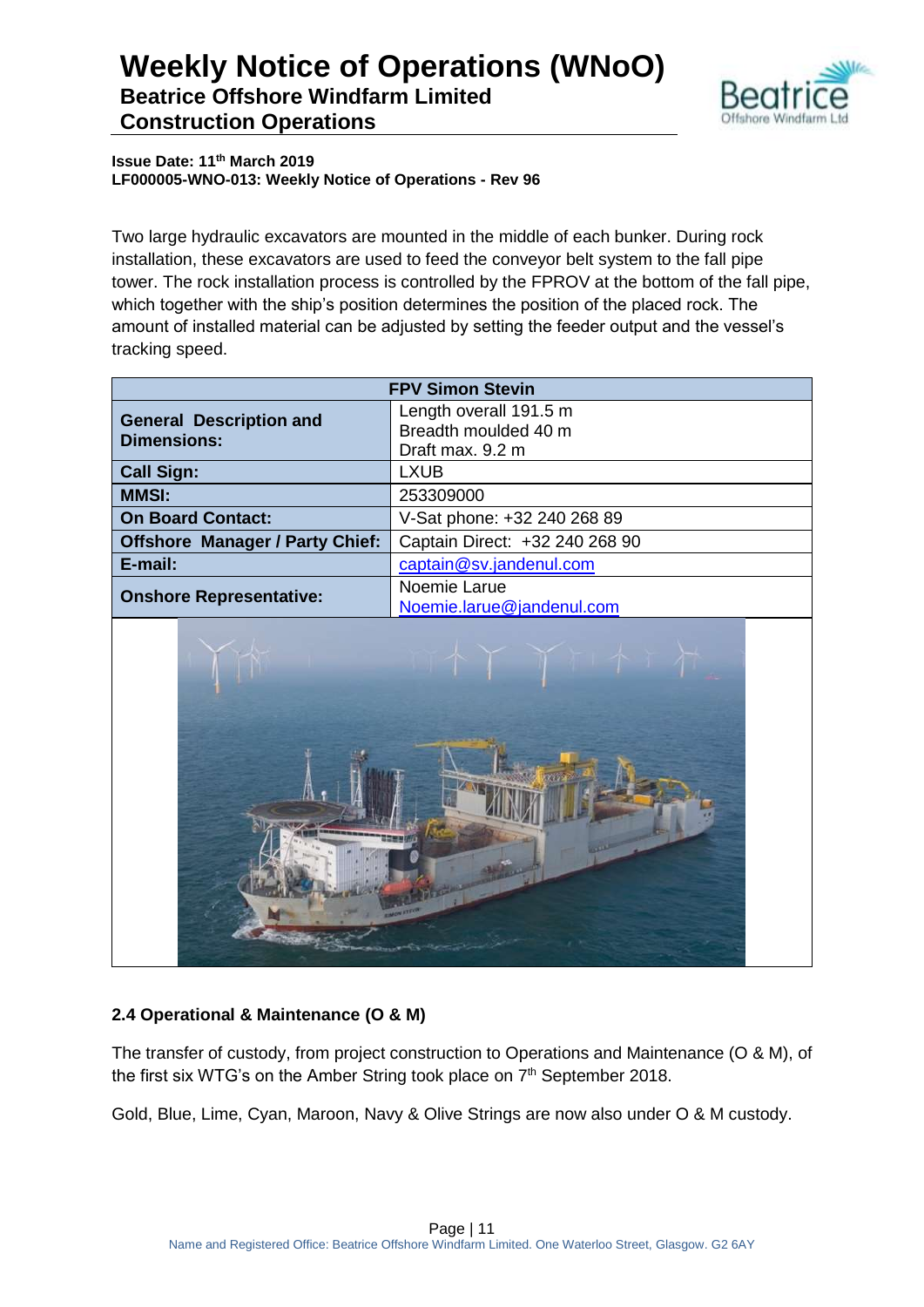

**Issue Date: 11th March 2019 LF000005-WNO-013: Weekly Notice of Operations - Rev 96**



#### **Fig. 8 Custody of Assets Chart**

Siemens Gamesa Renewable Energy (SGRE) has taken over operational control of the scheduled maintenance and troubleshooting of the WTGs on the assets now under their custody.

To assist them in this regard they have engaged the CTV's Seacat Mischief, Dalby Ribble and an Airbus Helicopter H145 aircraft operated by the German company WIKING Helicopter Service GmbH.

The helicopter is based in a temporary hanger at Wick airport and will be used to transport suitably qualified SGRE technicians to work on the turbines when conditions to transfer by CTV are exceeded, but flying conditions are within limits. The technicians will be transferred to and from the nacelle by heli-hoist.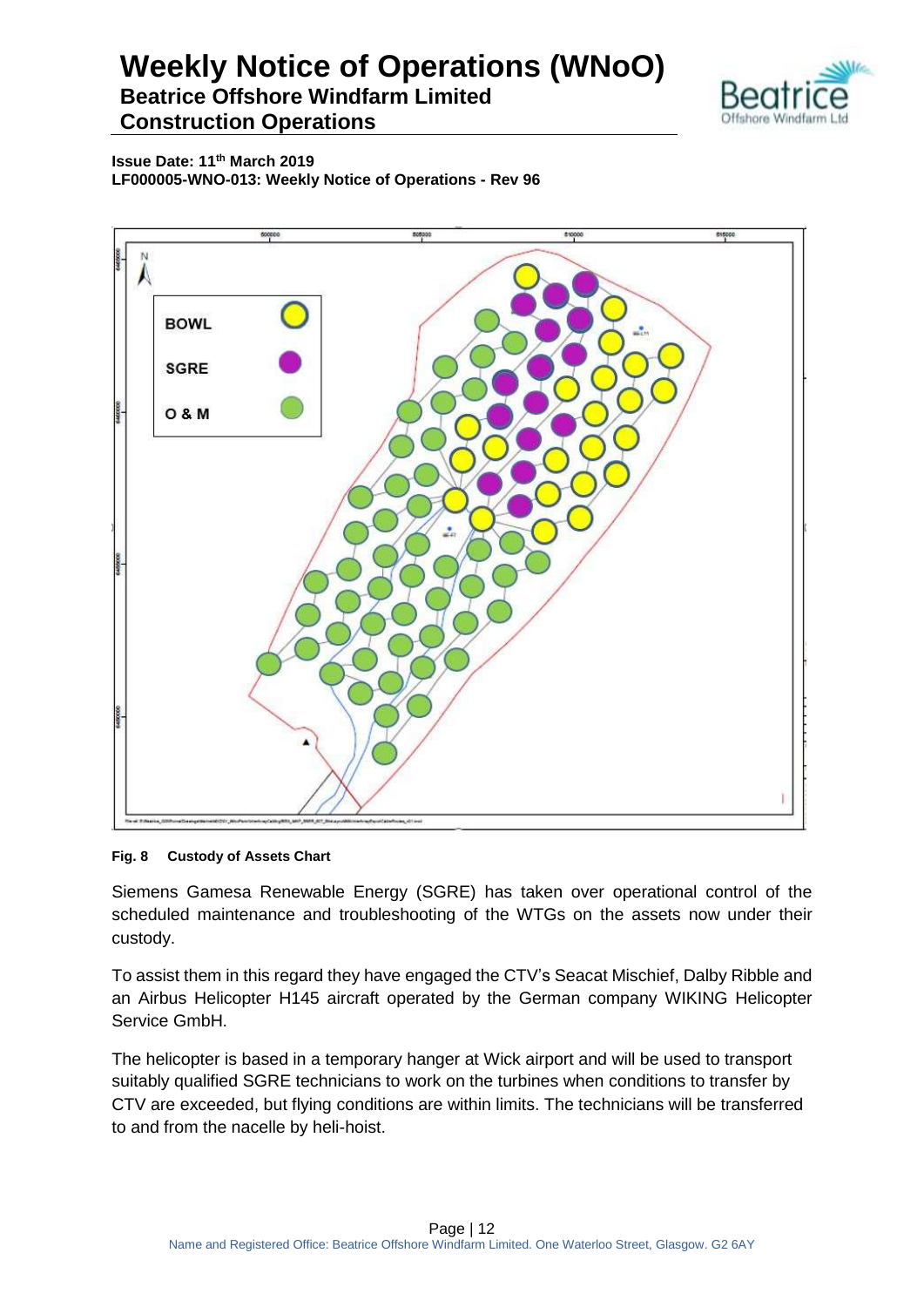

**Issue Date: 11th March 2019 LF000005-WNO-013: Weekly Notice of Operations - Rev 96**

#### **2.4.1 Vessel & Aircraft Engaged in Activity**

| <b>Seacat Mischief</b>          |  |
|---------------------------------|--|
| Crew Transfer Vessel (CTV)      |  |
| L: $24m / B$ : 8m               |  |
| 2IXU5                           |  |
| 235113651                       |  |
| <b>Barry Lucken</b>             |  |
| <b>Offshore Service Manager</b> |  |
| Beatrice Offshore Windfarm Ltd  |  |
| +44 7921 836268                 |  |
| Barry.Lucken@siemensgamesa.com  |  |
|                                 |  |



| <b>Wiking Helicopter H145</b>              |                                                         |
|--------------------------------------------|---------------------------------------------------------|
|                                            | Airbus H145. Twin-engine, multi-purpose helicopter. LOA |
| <b>General Description and Dimensions:</b> | 13.63 x 3.29 x 4.00m<br>Rotor diameter 11.0m            |
| <b>Call Sign:</b>                          | WHS2AG "Wiking 2 Alpha Golf"                            |
|                                            | Barry Lucken                                            |
|                                            | <b>Offshore Service Manager</b>                         |
| <b>Onshore Representative:</b>             | Beatrice Offshore Windfarm Ltd                          |
|                                            | +44 7921 836268                                         |
|                                            | Barry.Lucken@siemensgamesa.com                          |
|                                            |                                                         |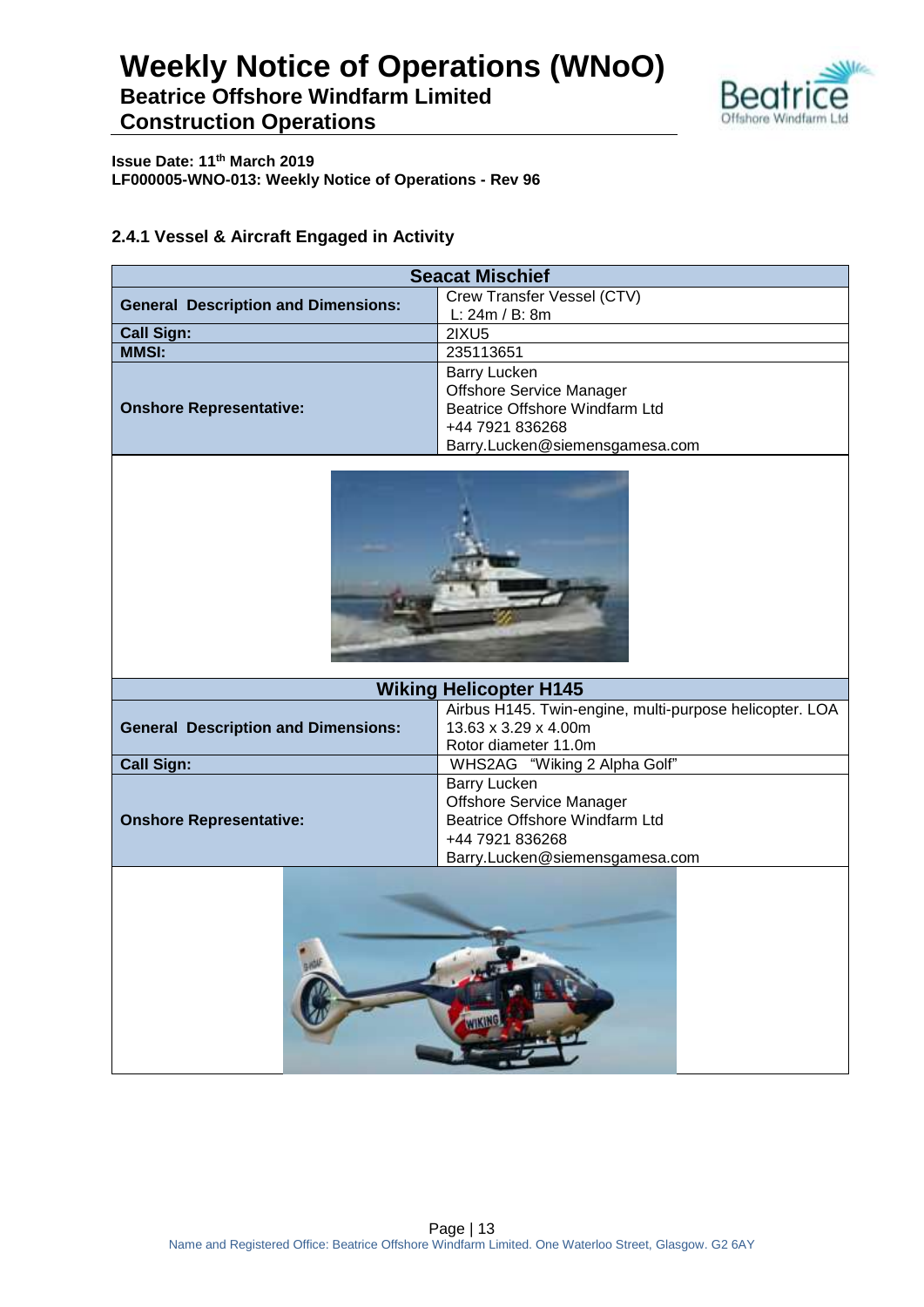## **Weekly Notice of Operations (WNoO) Beatrice Offshore Windfarm Limited**



**Construction Operations**

**Issue Date: 11th March 2019 LF000005-WNO-013: Weekly Notice of Operations - Rev 96**

| <b>Dalby Ribble</b>                        |                                                                                                                                               |
|--------------------------------------------|-----------------------------------------------------------------------------------------------------------------------------------------------|
| <b>General Description and Dimensions:</b> | Crew Transfer Vessel (CTV)<br>L: 26m / B: 10m                                                                                                 |
| <b>Call Sign:</b>                          | 2IVX5                                                                                                                                         |
| <b>MMSI:</b>                               | 235113236                                                                                                                                     |
| <b>Onshore Representative:</b>             | <b>Barry Lucken</b><br><b>Offshore Service Manager</b><br>Beatrice Offshore Windfarm Ltd<br>+44 7921 836268<br>Barry.Lucken@siemensgamesa.com |



#### **2.5 Scientific Equipment**

The following table shows the locations of the University of Aberdeen's scientific moorings, which are located within the construction site.

| <b>Name</b> |               | As laid coordinates<br>(WGS84 datum) | Characteristics              |  |  |
|-------------|---------------|--------------------------------------|------------------------------|--|--|
| 160         | 58° 17.648'N  | 002° 49.931'W                        | Subsurface with transponder  |  |  |
| 161         | 58° 13.000' N | 002° 56.011' W                       | Subsurface with transponder. |  |  |
| 162         | 58° 18.176' N | $002^{\circ}$ 54.124' W              | Subsurface with transponder. |  |  |
| 164         | 58° 12.817' N | 002° 51.694' W                       | Subsurface with transponder  |  |  |

The moorings support sound recording equipment and acoustic loggers that record echolocation clicks of dolphins and porpoises (see images as the foot of this notice) Subsurface moorings fitted with acoustic releases extend no more than three metres vertically from the seabed. Subsurface moorings without acoustic releases extend no more than two metres vertically from the seabed.

A Notice to Mariners will be issued when the moorings are permanently discontinued.

For information and enquiries please contact:

Tim Candido- Barton, Lighthouse Field Station, University of Aberdeen, George Street, Cromarty,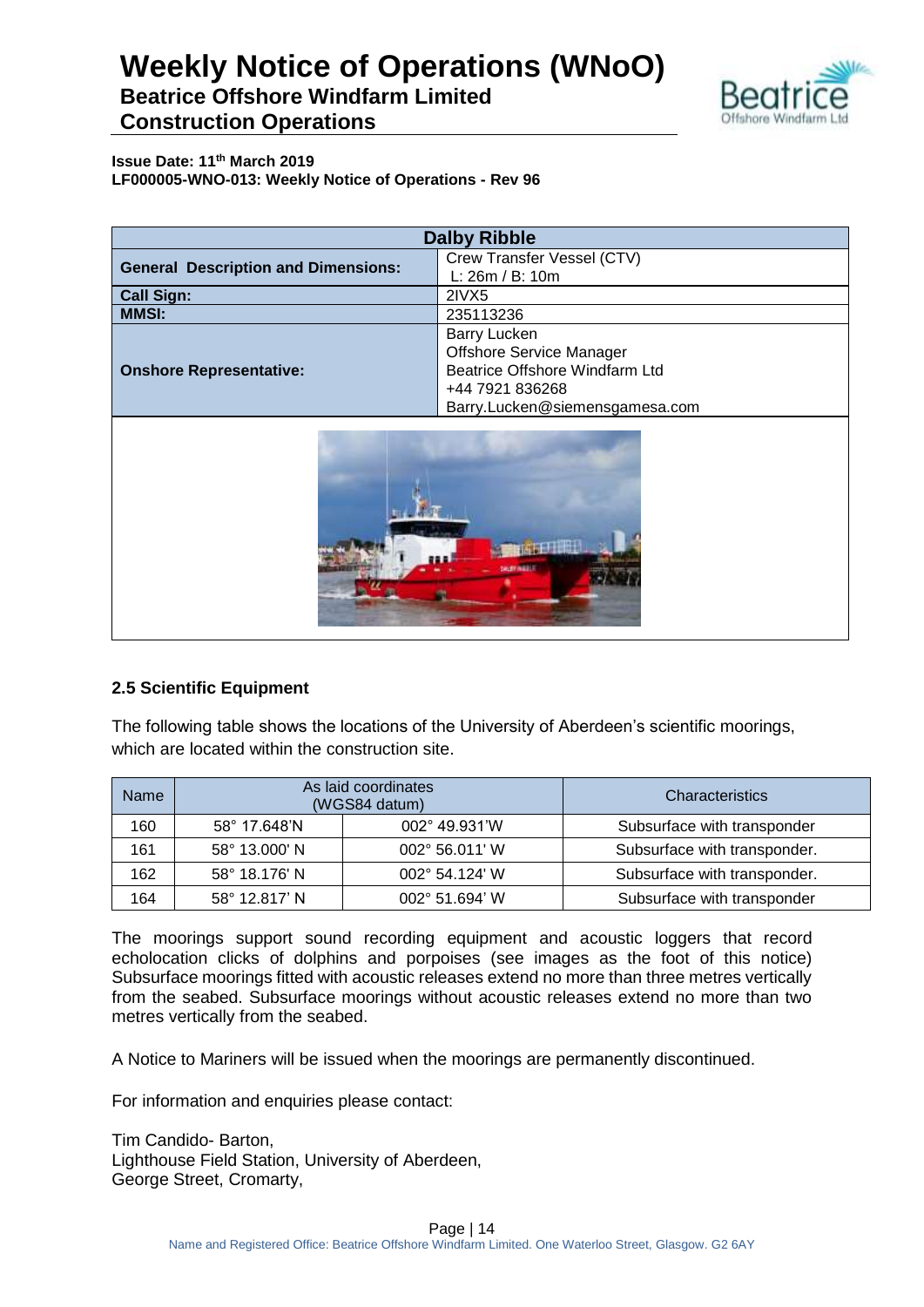

**Issue Date: 11th March 2019 LF000005-WNO-013: Weekly Notice of Operations - Rev 96** Ross-shire, IV11 8YL. Tel: +44 (0)1381 600548. [t.r.barton@abdn.ac.uk](mailto:t.r.barton@abdn.ac.uk)



Acoustic logger  $(600 \times 95 \text{mm})$ 

Sound Recorder  $(900 \times 170$ mm)

#### **Fig. 9 Examples of equipment that the above moorings support**



#### **Fig. 10 Scientific equipment locations (remaining locations in red)**

#### **3. General Safety Advice**

All vessels engaged in the activity will exhibit appropriate lights and shapes prescribed by the International Regulations for Preventing Collisions at Sea; relative to their operations. All vessels engaged in the activity will also transmit an Automatic Identification System (AIS) message.



Sound recorder  $(200 \times 60$ mm $)$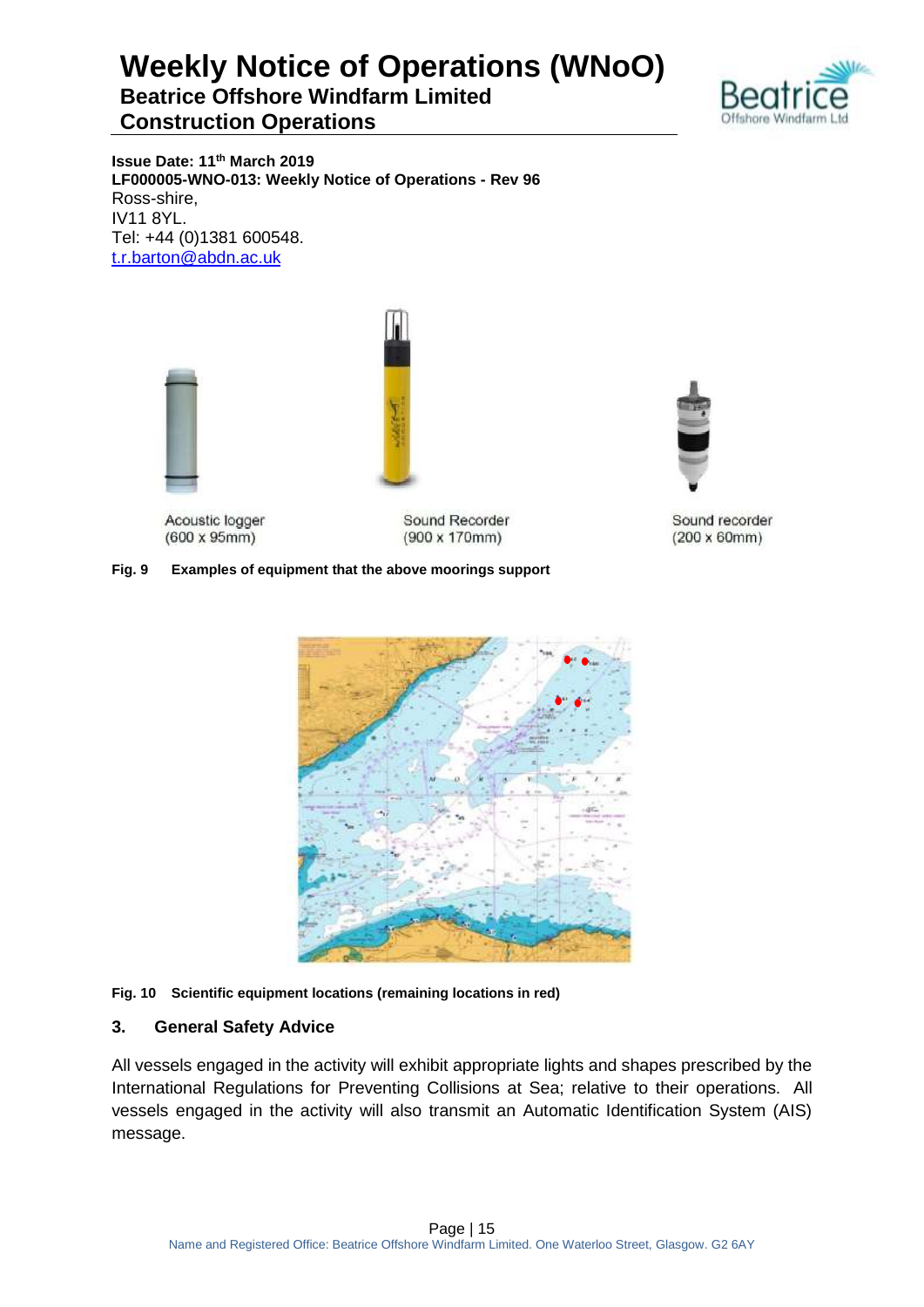

#### **Issue Date: 11th March 2019**

#### **LF000005-WNO-013: Weekly Notice of Operations - Rev 96**

The Secretary of State has authorised the use of the following safety zones as per Notice to Mariners LF000005-NTM-004.

- 1. 500 metres radius around each wind turbine, offshore transformer module and / or their substructures and foundations comprising the Beatrice Offshore Wind Farm whilst work is being performed as indicated by the presence of construction vessels.
- 2. 50 metres radius around each wind turbine, offshore transformer module and / or their substructure and foundations installed but waiting to be commissioned as part of the Beatrice Offshore Wind Farm.

ALL VESSELS ARE REQUESTED to give all construction and support vessels a wide berth.

MARINERS ARE REMINDED to navigate with caution and keep continued watch on VHF Ch. 70 / 16 when navigating the area.

The Chart shown on page 19 below, shows the indicative transit routes and site entry gates for vessels entering the construction site from either the port of Wick (North) and Cromarty / Nigg (South) to avoid the highest density areas of static fishing gear.

#### **4. Safety Zone Monitoring**

Dedicated guard vessels have been utilised during all key construction activities on site, however now that the most vulnerable operations are complete, the guard duties covering the monitoring of Safety Zones, have been re-assigned to the Marine Coordination Centre (MCC) and other on-site vessels. The following conditions apply to ensure continuous monitoring during the remaining construction phase:

- Marine coordination undertaken in Wick from the established MCC, including 24-hour site monitoring via AIS and radar (both OTMs are fitted with AIS, X-band RADAR and marine VHF radios, including Digital Selective Calling (DSC));
- 500m safety zones around any structure where active construction work is ongoing (as denoted by the presence of a construction vessel);
- 50m safety zones around any finished structure up until the point of commissioning;
- All jackets have appropriate temporary or permanent lighting in operation;
- All jackets (both pre-and post-turbine installation) are marked with yellow paint as required;
- The agreed cardinal marks and special marks remain in place and will continue to be in place until the NLB are satisfied that final operational lighting and marking has been commissioned;
- The cardinal marks are broadcasting via AIS;
- Continued compliance with the BOWL Navigational Safety Plan
- The wind farm is marked on the appropriately scaled Admiralty Chart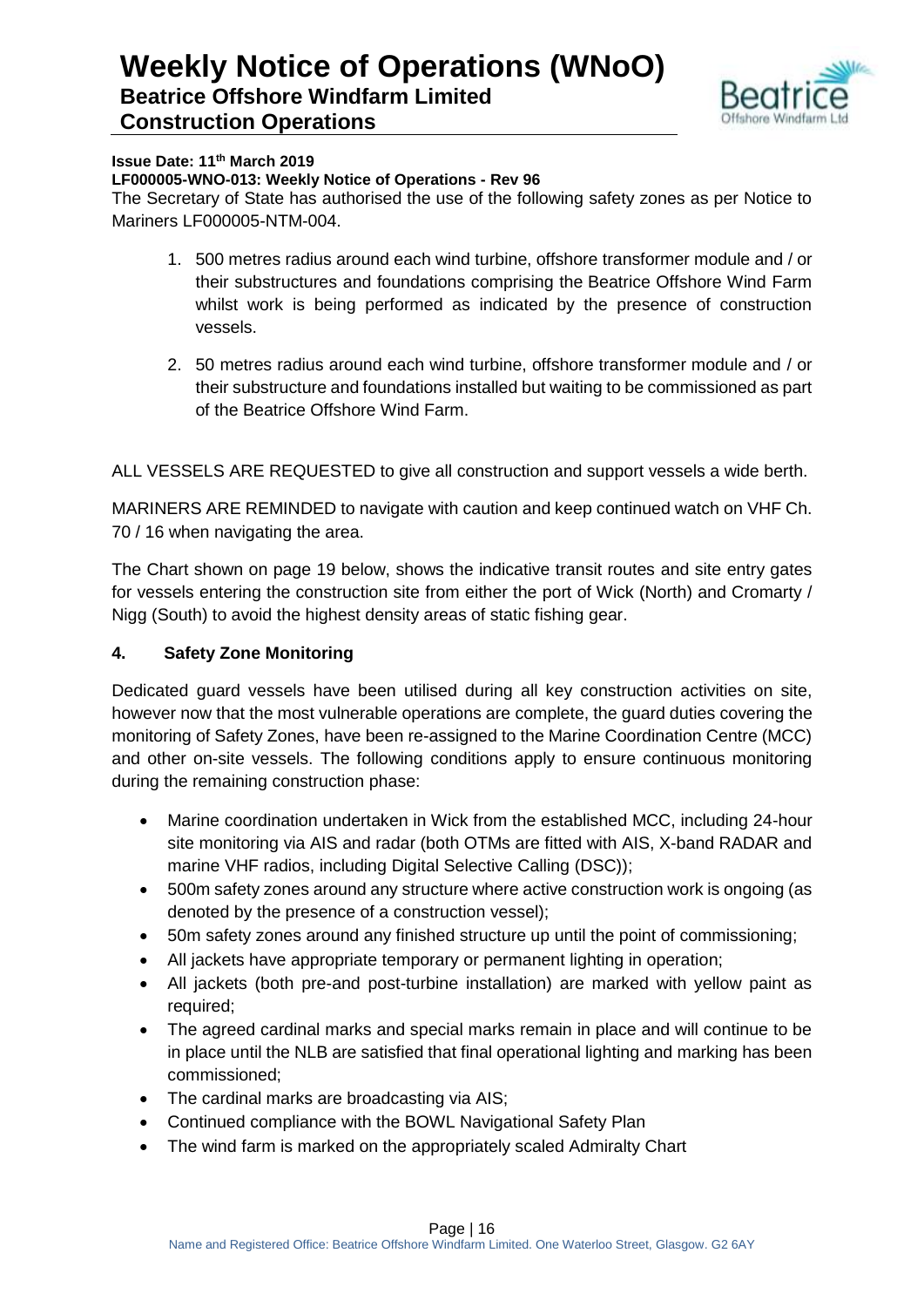

#### **Issue Date: 11th March 2019 LF000005-WNO-013: Weekly Notice of Operations - Rev 96**

 Weekly notices of operations and notices to mariners will continue to be issued, and notices will be submitted via Kingfisher bulletins where appropriate.

#### **5. Fisheries Liaison**

Fisheries liaison associated with the activity will be co-ordinated by Brown and May Marine. For any commercial fishery queries please contact:

Jen Miller Tel + 44 (0)1379 872144 Mobile +44 (0)7519 106002 [jen.miller@brownmay.com](mailto:jen.miller@brownmay.com)

All vessels are to be aware that there has been increased fishing activity close to the BOWL site and vessels may encounter static fishing gear whilst transiting to and from the site. Vessels sheltering to the South and West of the site should pay particular attention and keep a sharp lookout for such static fishing gear. Vessels are reminded that there are recommended transit routes to site, which should help avoid the areas of known fishing activity. (See chart Page 19)

#### **6. Distribution List**

The distribution of this notice is as per email recipient's header. A central list of recipients is maintained by the Marine Coordinator. If you are not the appropriate recipient of these notices or do not wish to receive the notices in the future, please contact us at the address included in Section 1 of this notice.

#### **7. Website**

The official website of Beatrice Offshore Windfarm Limited can be found at:

#### **[https://www.beatricewind.com](https://www.beatricewind.com/)**

This contains all Notices to Mariners (NtM) published by BOWL and all Weekly Notices of Operations, together with a large amount of general information about the Project.

There is also a Twitter feed at [https://twitter.com/beatricewind.](https://twitter.com/beatricewind)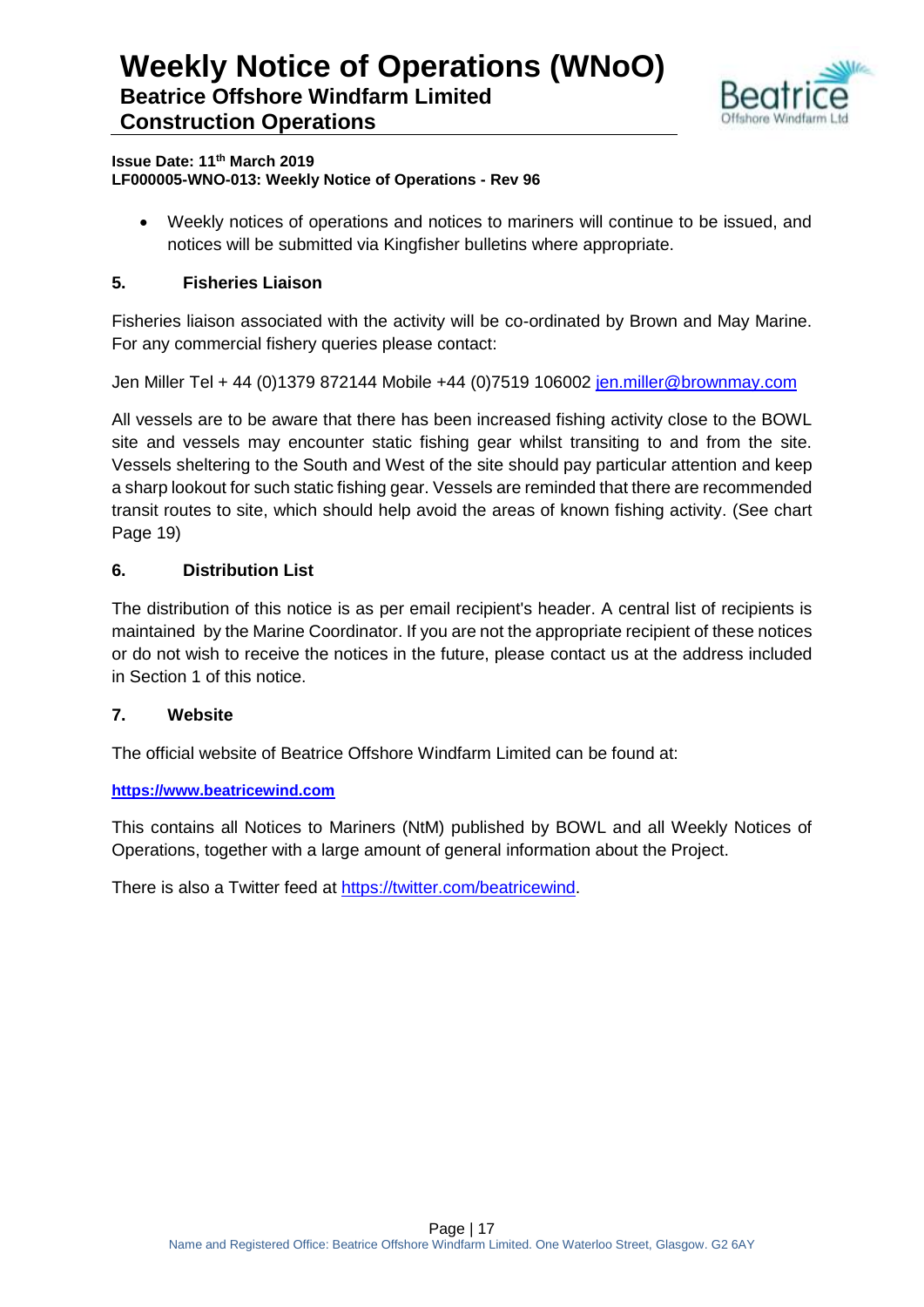# **Weekly Notice of Operations (WNoO)**

### **Beatrice Offshore Windfarm Limited Construction Operations**



**Issue Date: 11th March 2019 LF000005-WNO-013: Weekly Notice of Operations - Rev 96**



Page | 18 Name and Registered Office: Beatrice Offshore Windfarm Limited. One Waterloo Street, Glasgow. G2 6AY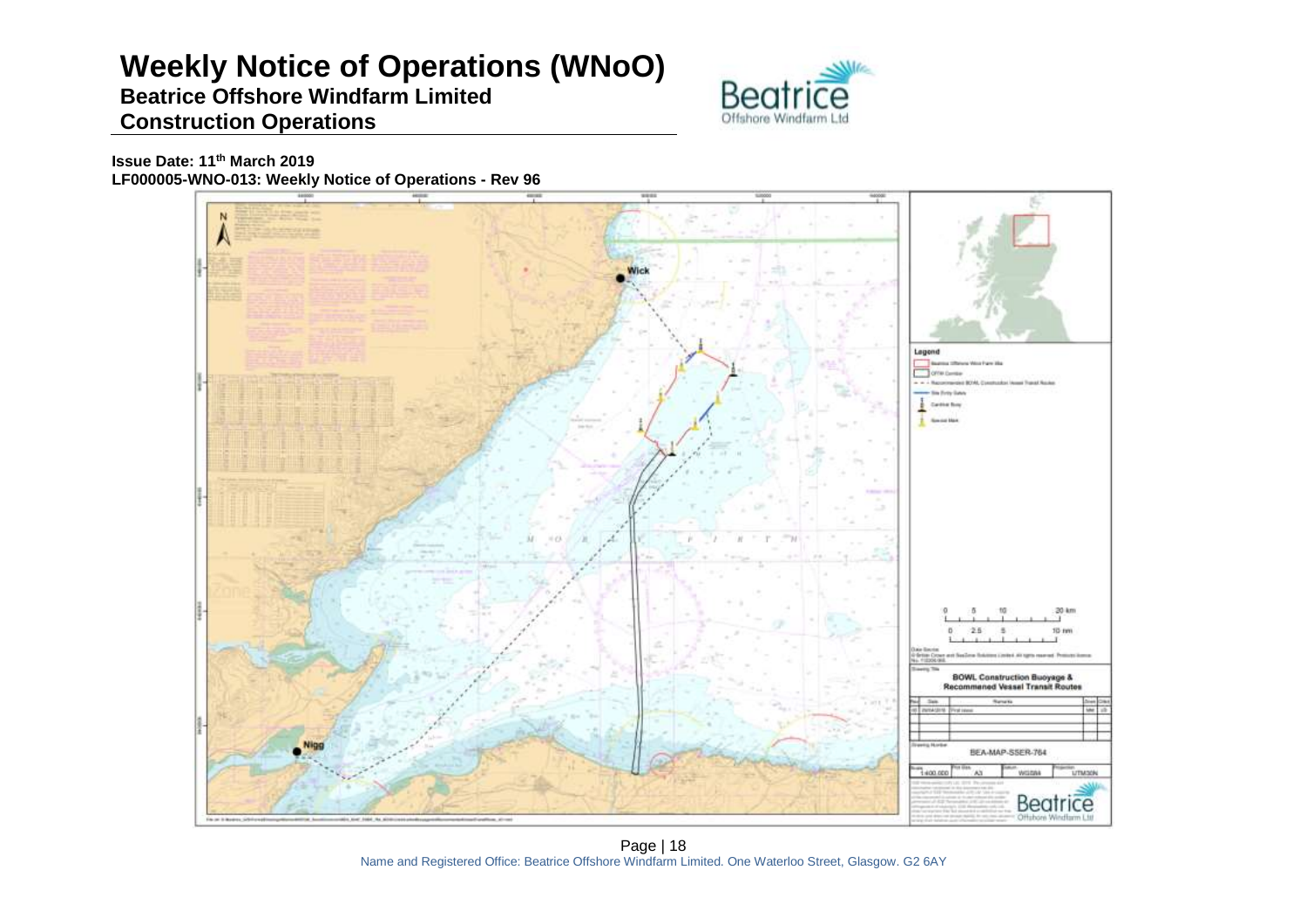# **Weekly Notice of Operations (WNoO)**

**Beatrice Offshore Windfarm Limited**



## **Construction Operations**

**Issue Date: 11th March 2019 LF000005-WNO-013: Weekly Notice of Operations - Rev 96**

| No Ref        | <b>Vessel Picture</b>              | Vessel Name / Flag     | Type / Function                   | Operator<br>٠                                          | <b>Contact / contact details</b>                                                                                                                                                                | Call sign / MMSI /<br><b>IMO</b> | LOA (m) Beam (m)<br>Draft (m)        | Date on Site                      | <b>Marine Licence</b><br>applicable |
|---------------|------------------------------------|------------------------|-----------------------------------|--------------------------------------------------------|-------------------------------------------------------------------------------------------------------------------------------------------------------------------------------------------------|----------------------------------|--------------------------------------|-----------------------------------|-------------------------------------|
|               | <b>PERMIT</b><br><b>PERSONAL</b>   | <b>Island Crown</b>    | Walk to work WTG<br>commissioning | Stälhaugen 12. 6065 Ulsteinvik,<br>Norway +47 70400000 | <b>Gert Christensen</b><br><b>Marine Operations Manager</b><br>Siemens Gamesa Renewable Energy<br>Fiskergade 1-9 7100 Veile<br>DENMARK<br>gert.christensen@siemensgamesa.com<br>$+ 45242$ 95577 | LACO8 / 257245000                | Telephone of additional<br>96 x 20 m | 15.07.2018                        | OWF                                 |
|               |                                    | <b>Seacat Intrepid</b> | Crew Transfer Vessel / CTV        | <b>Seacat Services Ltd</b>                             | <b>Andrew Link</b><br>Operations Manager, Seacat Services<br>l tri<br>2 Mariners Way, Cowes, Isle of Wight<br>+44 (0) 1983 475315<br>operations@seacatservices.co.uk                            | 2HWU6 / 235107284                | 27 x 10 x 1.5m                       | 25.09.2017                        | OWF & OITW                          |
| $\mathcal{X}$ |                                    | Dalby Ribble           | Crew Transfer Vessel / CTV        | <b>Seacat Services Ltd</b>                             | <b>Barry Lucken</b><br><b>Offshore Service Manager</b><br><b>Beatrice Offshore Windfarm</b><br>+44 7921 836268<br>Barry Lucken@siemensgamesa.com                                                | 2MX5 / 235113236                 | 25.75 x 10.06m                       | 01.07.2018                        | OWE/OFTW                            |
| 4             | <b>TELEVISION</b><br>TIL 55 MILLET | Seacat Resolute        | Crew Transfer Vessel / CTV        | Seacat Services Ltd                                    | Gert Christensen<br><b>Marine Operations Manager</b><br>Siemens Gamesa Renewable Energy<br>Fiskergade 1-9 7100 Vejle<br>DENMARK<br>gert.christensen@siemensgamesa.com<br>* 45 242 95577         | 2FWR9.7235094873                 | $24 \times 7m$                       | 36.06.2018                        | OWF                                 |
| 5             |                                    | Pacific Orca           | <b>Offshore Supply Ship</b>       | Siemens Gamesa Renewable<br>Energy (SGRE)              | <b>Gert Christensen</b><br><b>Marine Operations Manager</b><br>Siemens Gamesa Renewable Energy<br>Fiskergade 1-3 7100 Vejle<br>DENMARK<br>gert.christensen@siemensgamesa.com<br>$+4624295677$   | 5BRE3/210548000                  | 161.3 x 49.02m                       | 2010/08/19 02:20:30<br>10.07.2018 | OWF                                 |